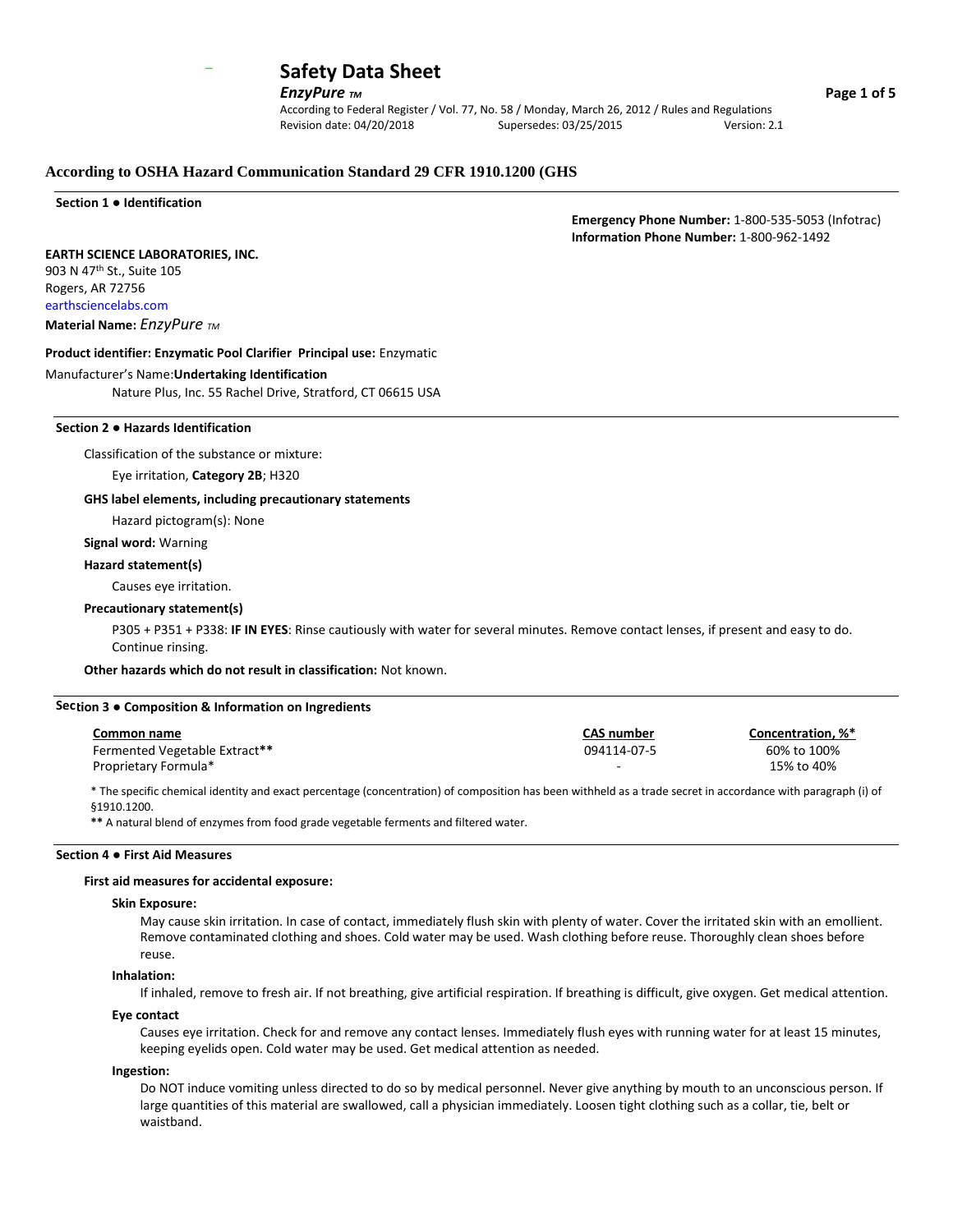## *EnzyPure TM* **Page 2 of 5**

According to Federal Register / Vol. 77, No. 58 / Monday, March 26, 2012 / Rules and Regulations Revision date: 04/20/2018 Supersedes: 03/25/2015 Version: 2.1

#### **Notes to physician:**

Treat symptoms and eliminate overexposure.

#### **Section 5 ● Fire Fighting Measures**

## **Fire hazard data:**

#### **Flash Point:**

>140° F, Nonflammable.

### **Method Used:**

Closed cup

## **Flammability Limits (vol/vol %):**

**Lower:** No Data

## **Upper:** No Data

**Extinguishing Media:**

None.

#### **Special Fire Fighting Procedures:** Nonflammable.

**Unusual Fire and Explosion Hazards:**

None.

#### **Hazardous Decomposition Materials (Under Fire Conditions):**

None.

## **Section 6 ● Accidental Release Measures**

**Evacuation Procedures and Safety:** None.

#### **Containment of Spill:**

Follow procedure described below under Cleanup and Disposal of Spill.

#### **Cleanup and Disposal of Spill:**

Mop up any spilled product and discharge to sewer or flush to any disposal system.

#### **Environmental and Regulatory Reporting:**

None.

## **Section 7 ● Handling and Storage**

#### **Minimum/Maximum Storage Temperatures:**

Store between 40° F and 120° F. Keep container closed when not in use.

#### **Handling:**

Avoid direct or prolonged contact with skin and eyes. If freezing occurs, thaw and remix before using. Frozen material may be thawed in a warm room. Avoid localized overheating. Vent drums while heating. Mix thoroughly to assure homogeneity.

#### **Storage:**

Store at room temperature. Store in tightly closed containers. Store in an area that is dry, well-ventilated; away from incompatible materials (see Section 10 **●** Stability and Reactivity).

#### **Section 8 ● Exposure Controls/Personal Protection**

#### **Introductory Remarks:**

These recommendations provide general guidance for handling this product. Because specific work environments and material handling practices vary, safety procedures should be developed for each intended application. While developing safe handling procedures, do not overlook the need to clean equipment and piping systems for maintenance and repairs. Waste resulting from these procedures should be handled in accordance with Section 13 · Disposal Considerations. Assistance with selection, use and maintenance of worker protection equipment is generally available from equipment manufacturers.

#### **Exposure Guidelines:**

No exposure limits were found for this product or any of its ingredients.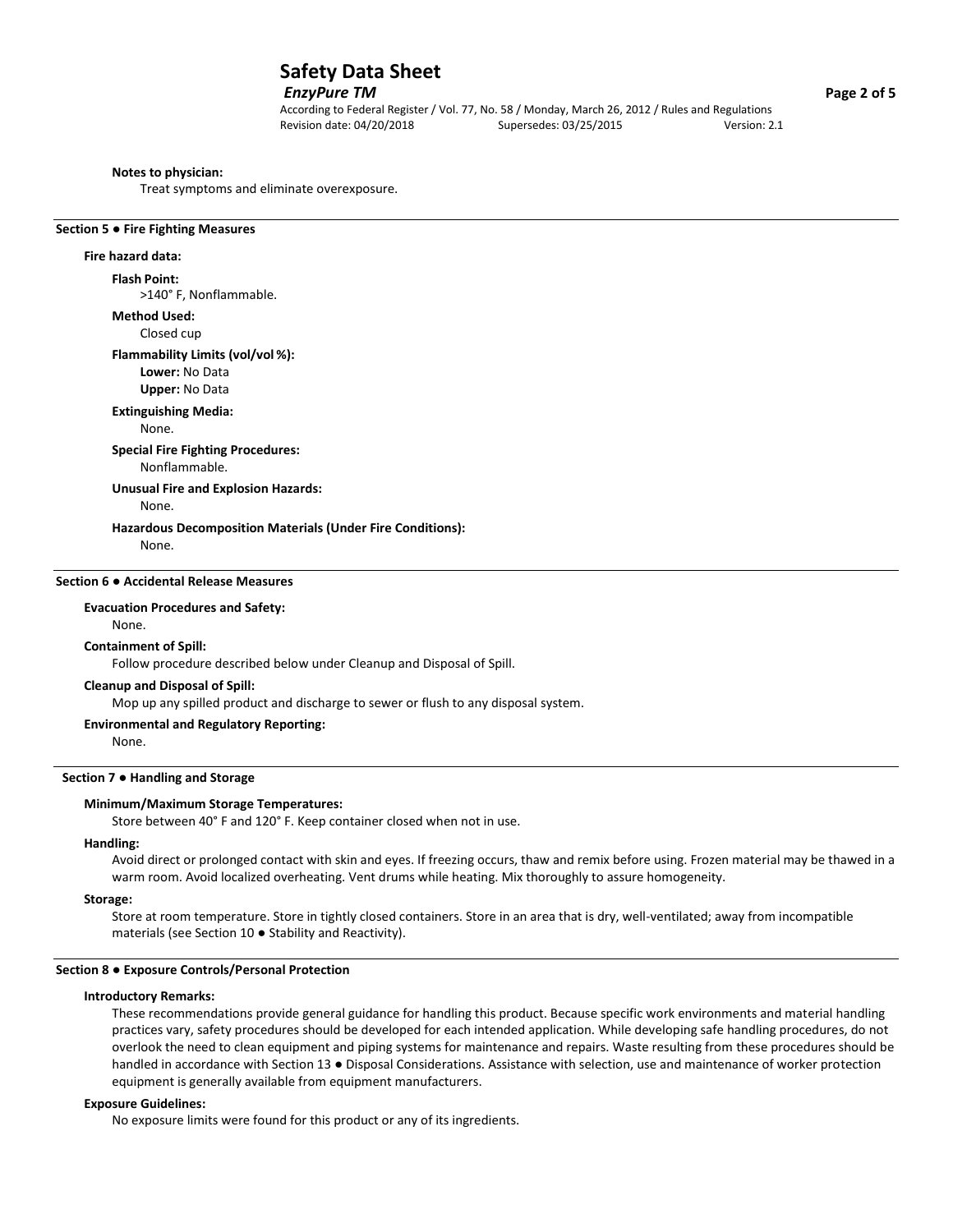## *EnzyPure**TM* **<b>***Page 3 of 5*

According to Federal Register / Vol. 77, No. 58 / Monday, March 26, 2012 / Rules and Regulations Revision date: 04/20/2018 Supersedes: 03/25/2015 Version: 2.1

> **Flammability (solid, gas):** Nonflammable

Not Available **Vapor Pressure:** As water **Vapor Density:** 1 (Air=1) **Specific Gravity:**

1.02 to 1.07 at 20° C

Completely soluble **Percent Volatiles by Volume:** Nonvolatile

Not available

**Water Solubility:**

**Viscosity:**

**Upper/Lower Flammability or Explosive Limits:**

#### **Engineering Controls:**

Where engineering controls are indicated by use conditions or a potential for excessive exposure exists, the following traditional exposure control techniques may be used to effectively minimize employee exposures: General area dilution/exhaust ventilation.

#### **Respiratory Protection:**

Not required for properly ventilated area.

#### **Eye/Face Protection:**

Recommended, but not required.

#### **Skin Protection:**

None required.

#### **Work Practice Controls:**

None required.

#### **Section 9 ● Physical & Chemical Properties**

#### **Physical Appearance:**

Dark amber brown clear liquid

#### **Odor:**

Characteristic scent

#### **Odor Threshold:** Not determined

**pH:**

8.40 to 9.90

## **Melting Point / Freezing Point Range:** Not Available

#### **Initial Boiling Point and Boiling Range:** 100° C (212 F) at 760 mmHg

#### **Flash Point:**

>140° F. Closed cup

#### **Evaporation Rate:** As water

#### **Section 10 ● Stability and Reactivity**

## **Chemical stability:**

This material is stable under normal handling and storage conditions described in Section 7.

## **Conditions to be avoided:**

## None

## **Materials/chemicals to be avoided:**

None

## **The following hazardous decomposition products might be expected:**

Decomposition type: None

## **Hazardous polymerization will not occur.**

**Avoid the following to inhibit hazardous polymerization:**

Not applicable

#### **Section 11 ● Toxicological Information**

## **Acute Eye Irritation:**

**Toxicological Information and Interpretation:** Eye - Mild eye irritation.

#### **Acute Skin Irritation:**

No test data found for product.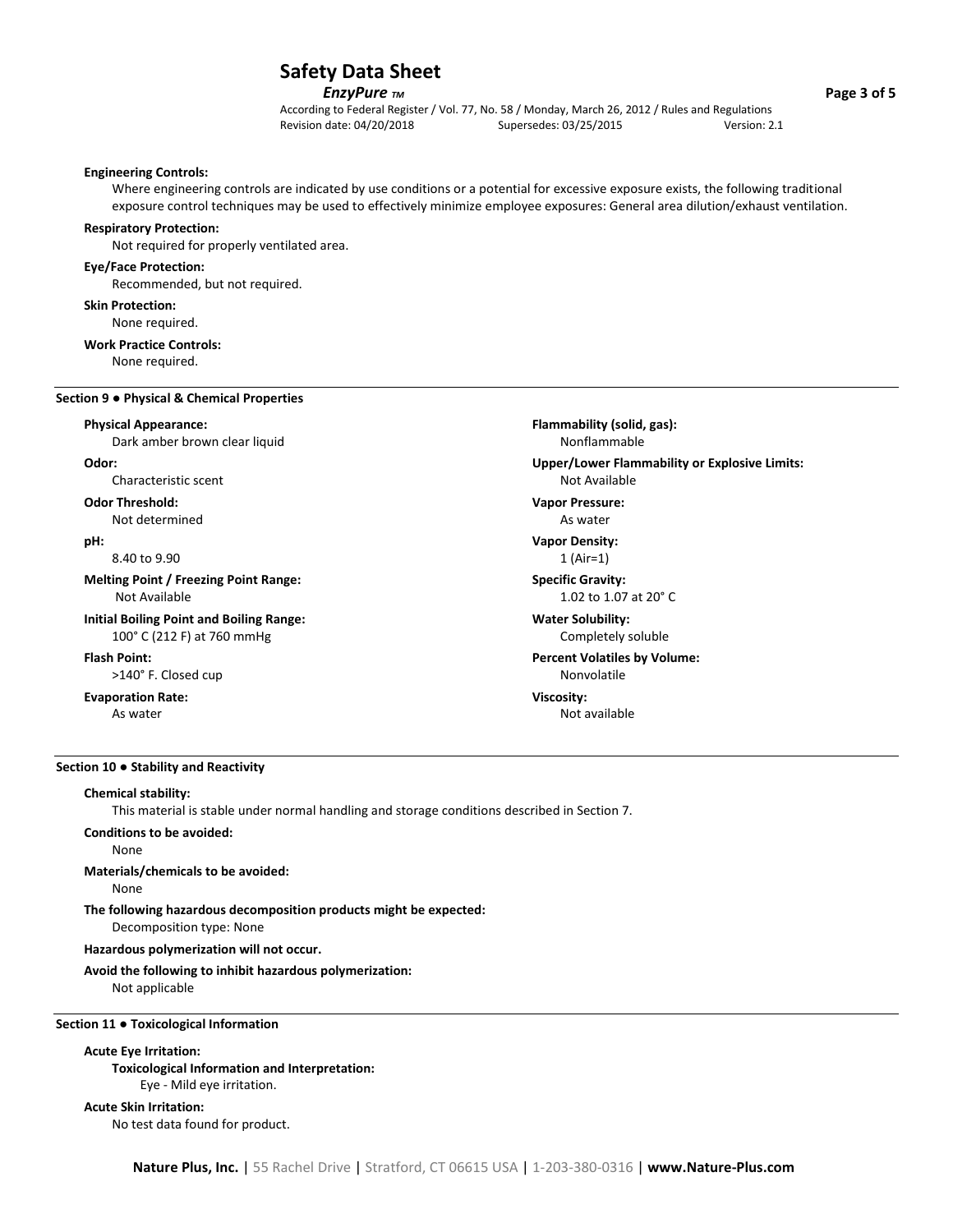## *EnzyPure**TM* **<b>***Page 4 of 5*

According to Federal Register / Vol. 77, No. 58 / Monday, March 26, 2012 / Rules and Regulations Revision date: 04/20/2018 Supersedes: 03/25/2015 Version: 2.1

**Acute Dermal Toxicity:**

No test data found for product.

## **Acute Respiratory Irritation:**

No test data found for product.

#### **Acute Inhalation Toxicity:**

No test data found for product.

## **Acute Oral Toxicity:**

No test data found for product.

#### **Chronic Toxicity:**

This product does not contain any substances that are considered by OSHA, NTP, IARC or ACGIH to be "probable" or "suspected" human carcinogens. No additional test data found for product.

11.1.11 Aspiration hazard No data

## **Section 12 ● Ecological Information**

#### **Ecotoxicological Information:**

No data found for product.

## **Chemical Fate Information:**

No data found for product.

## **Section 13 ● Disposal Considerations**

Dispose of in accordance with applicable municipal, provincial, state or national regulations. Not classified as dangerous according to transport regulations.

#### **Section 14● Transportation Information**

Not classified as dangerous according to transport regulations.

#### **Section 15 ● Regulatory Information**

#### **15.1 Inventory Status**

| UNITED STATES (TSCA)    |   |  |
|-------------------------|---|--|
| CANADA (DSL)            | N |  |
| EUROPE (EINECS/ELINCS)  | Ν |  |
| <b>AUSTRALIA (AICS)</b> | N |  |
| JAPAN (MITI)            | N |  |
| SOUTH KOREA (KECL)      |   |  |

Y = All ingredients are on the inventory.

E = All ingredients are on the inventory or exempt from listing.

P = One or more ingredients fall under the polymer exemption or are on the no longer polymer list. All other ingredients are on the inventory or exempt from listing.

N = Not determined or one or more ingredients are not on the inventory and are not exempt from listing.

## **15.2 Chemical Safety Assessment**

No additional information available.